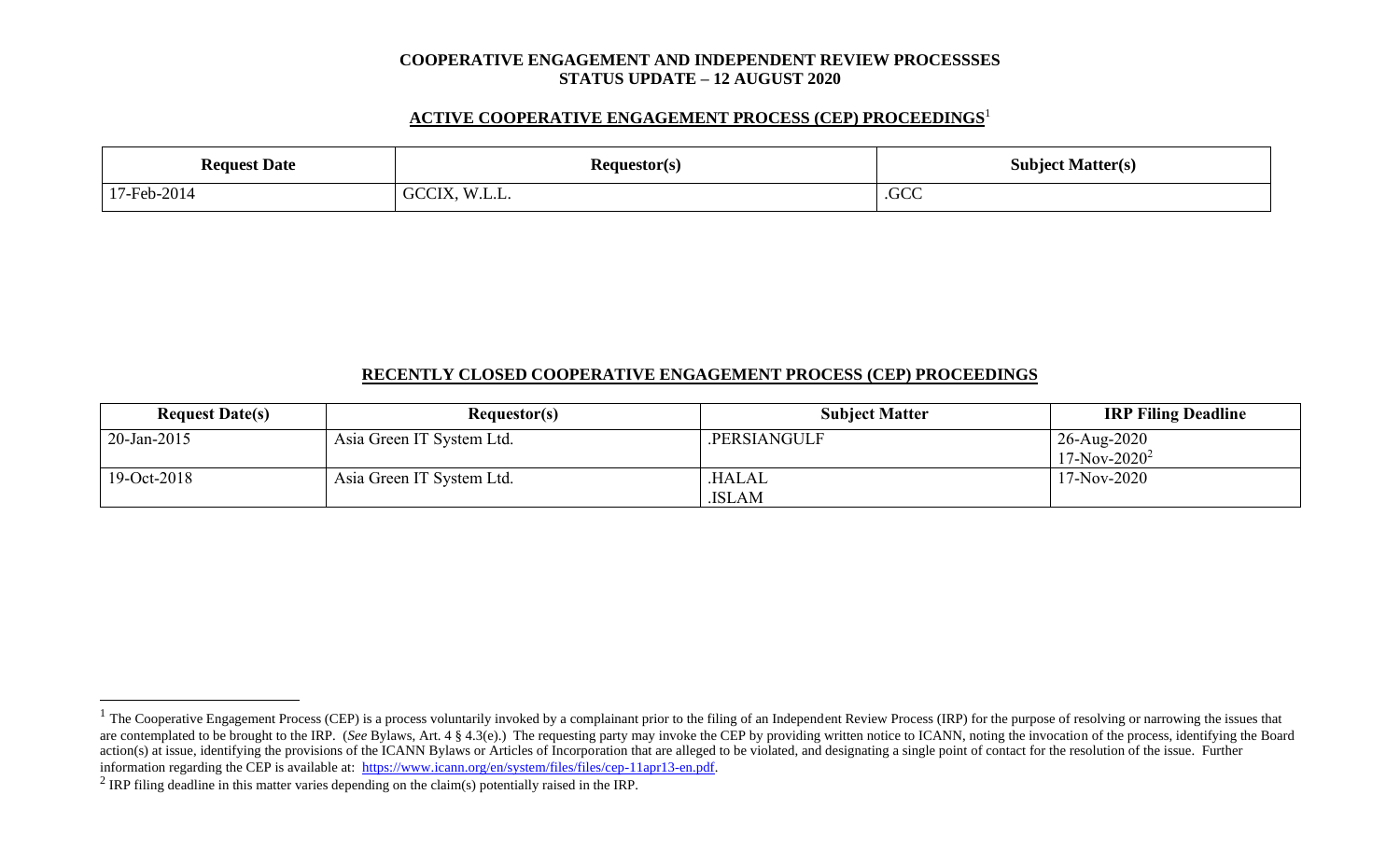#### **COOPERATIVE ENGAGEMENT AND INDEPENDENT REVIEW PROCESSSES STATUS UPDATE – 12 AUGUST 2020**

## **ACTIVE INDEPENDENT REVIEW PROCESS (IRP) PROCEEDINGS** 3

| Date ICANN<br><b>Received</b><br>Notice of<br><b>IRP</b> | Date IRP<br>Commenced<br>by ICDR | <b>Requestor</b>                                                            | <b>Subject</b><br><b>Matter</b> | <b>Status</b>                                                                            |  |
|----------------------------------------------------------|----------------------------------|-----------------------------------------------------------------------------|---------------------------------|------------------------------------------------------------------------------------------|--|
| 14-Nov-2018                                              | 26-Nov-2018                      | Afilias Domains No. 3 Limited<br>https://www.icann.org/resources/pages/irp- | .WEB                            | Panel Selection: Full Panel confirmed on 20 August 2019.                                 |  |
|                                                          |                                  | afilias-v-icann-2018-11-30-en                                               |                                 | Materials: Written submissions, Declaration(s), and Scheduling Order(s) are posted here. |  |
|                                                          |                                  |                                                                             |                                 | Hearing(s): Merits hearing took place on 3-11 August 2020.                               |  |
| 18-Nov-2019                                              | 16-Dec-2019                      | Fegistry, LLC, Minds + Machines Group,                                      | <b>HOTEL</b>                    | Panel Selection: No Panelists have been selected.                                        |  |
|                                                          |                                  | Ltd., Radix Domain Solutions Pte. Ltd.,                                     |                                 |                                                                                          |  |
|                                                          |                                  | and Domain Ventures Partners PCC                                            |                                 | Materials: Written submissions, Declaration(s), and Scheduling Order(s) are posted here. |  |
|                                                          |                                  | Limited                                                                     |                                 |                                                                                          |  |
|                                                          |                                  | https://www.icann.org/resources/pages/irp-                                  |                                 | $Hearing(s)$ : No hearings are currently scheduled.                                      |  |
|                                                          |                                  | fegistry-et-al-v-icann-hotel-2019-12-20-en                                  |                                 |                                                                                          |  |
| 25-Feb-2020                                              | 26-Feb-2020                      | Namecheap, Inc.                                                             | .ORG                            | Panel Selection: Full Panel confirmed on 14 July 2020.                                   |  |
|                                                          |                                  | https://www.icann.org/resources/pages/irp-                                  | .INFO                           |                                                                                          |  |
|                                                          |                                  | namecheap-v-icann-2020-03-03-en                                             | .BIZ                            | Materials: Written submissions, Declaration(s), and Scheduling Order(s) are posted here. |  |
|                                                          |                                  |                                                                             |                                 | Hearing(s): No hearings are currently scheduled.                                         |  |

 $3$  IRP is intended to hear and resolve Disputes for the following purposes: (i) ensure that ICANN does not exceed the scope of its Mission and otherwise complies with its Articles of Incorporation and Bylaws; (ii) empower the global Internet community and Claimants to enforce compliance with the Articles of Incorporation and Bylaws through meaningful, affordable and accessible expert review of Covered Actions (as defined in § 4.3(b)(i)); (iii) ensure that ICANN is accountable to the global Internet community and Claimants; (iv) address claims that ICANN has failed to enforce its rights under the IANA Naming Function Contract (as defined in Section 16.3(a)); (v) provide a mechanism by which direct customers of the IANA naming functions may seek resolution of PTI (as defined in Section 16.1) service complaints that are not resolved through mediation; (vi) reduce Disputes by creating precedent to guide and inform the Board, Officers (as defined in Section 15.1), Staff members, Supporting Organizations, Advisory Committees, and the global Internet community in connection with policy development and implementation; (vii) secure the accessible, transparent, efficient, consistent, coherent, and just resolution of Disputes; (viii) lead to binding, final resolutions consistent with international arbitration norms that are enforceable in any court with proper jurisdiction; and (ix) provide a mechanism for the resolution of Disputes, as an alternative to legal action in the civil courts of the United States or other jurisdictions. (*See* Bylaws, Art. 4, § 4.3)